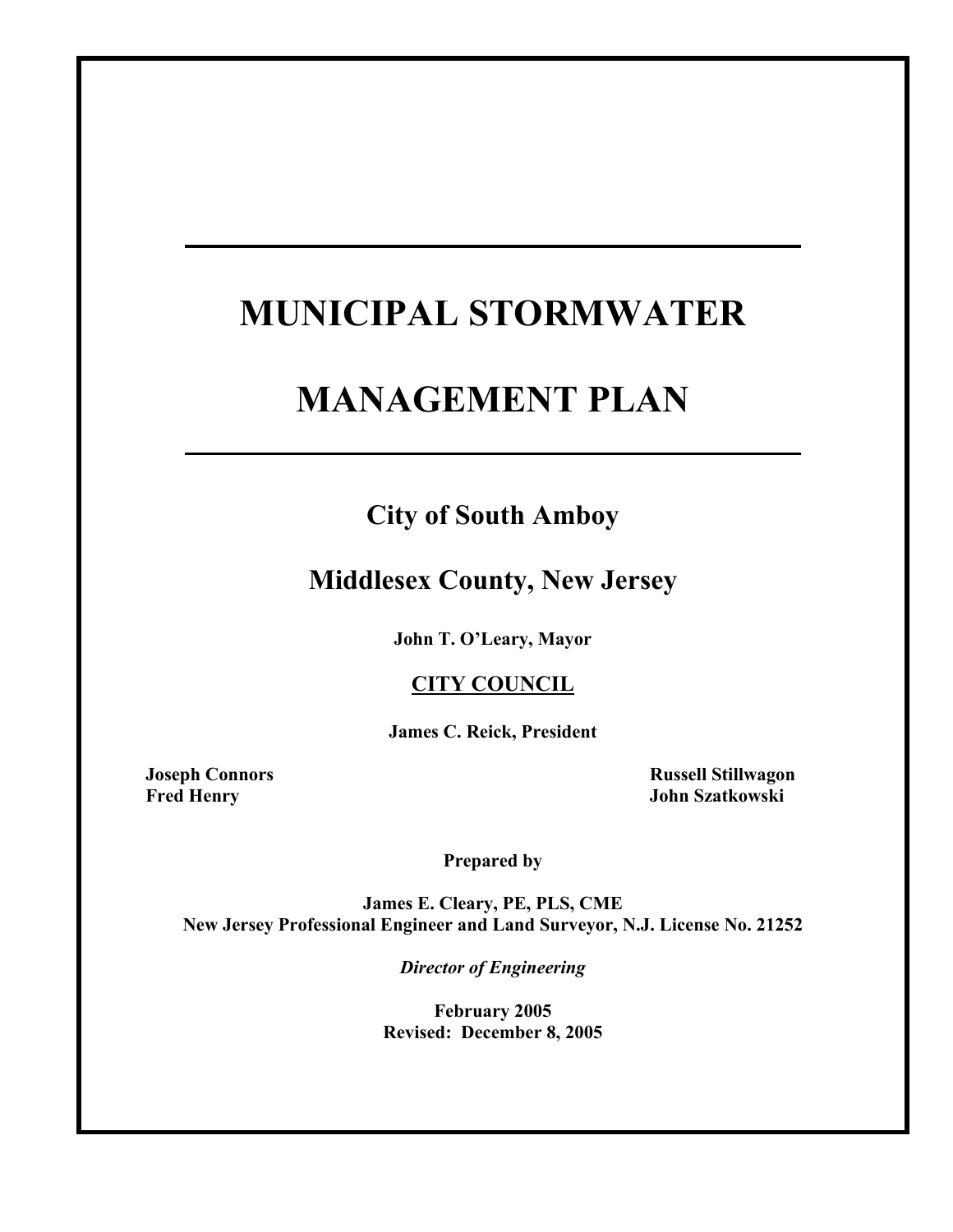# **Table of Contents**

| 3                       |
|-------------------------|
| $3-4$                   |
| $\overline{\mathbf{4}}$ |
| $4-6$                   |
| $6 - 7$                 |
| $7 - 8$                 |
| $8 - 10$                |
| 10                      |
| 11                      |
| 11                      |
| 12                      |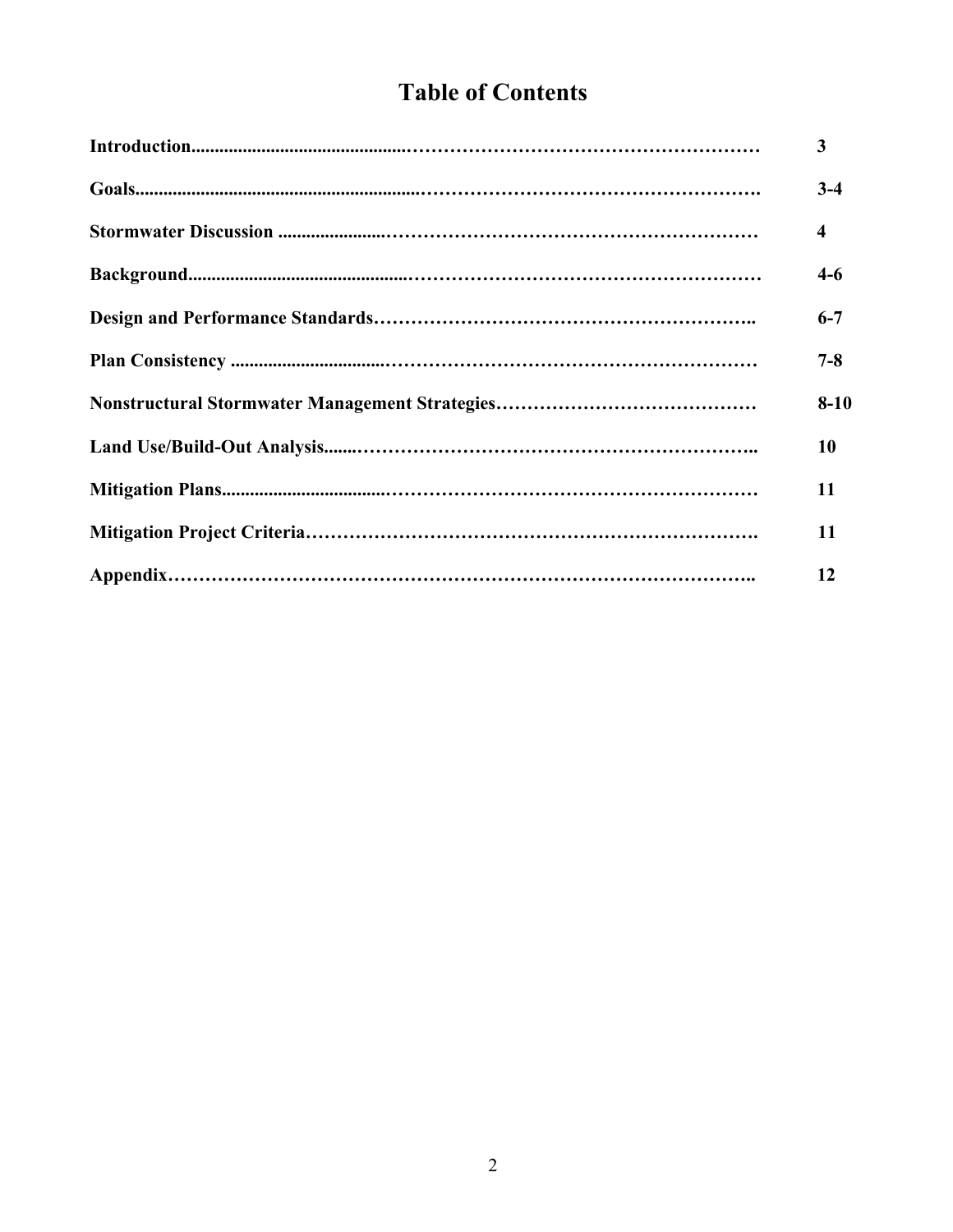#### **Introduction**

This Municipal Stormwater Management Plan (MSWMP) documents the strategy for the City of South Amboy ("the City") to address stormwater-related impacts. The creation of this plan is required by N.J.A.C. 7:14A-25 Municipal Stormwater Regulations. This plan contains all of the required elements described in N.J.A.C. 7:8 Stormwater Management Rules. The plan addresses groundwater recharge, stormwater quantity, and stormwater quality impacts by incorporating stormwater design and performance standards for new major development, defined as projects that disturb one or more acre of land. These standards are intended to minimize the adverse impact of stormwater runoff on water quality and water quantity and the loss of groundwater recharge that provides base flow in receiving water bodies. The plan describes long-term operation and maintenance measures for existing and future stormwater facilities.

The plan addresses the review and update of existing ordinances, the City Master Plan, and other planning documents to allow for project designs that include low impact development techniques. The final component of this plan is a mitigation strategy for when a variance or exemption of the design and performance standards is sought. As part of the mitigation section of the stormwater plan, specific stormwater management measures are identified to lessen the impact of existing development.

A "build-out" analysis normally required in developing communities, has not been included in this plan. Since the combined total of vacant land and agricultural land is less than one square mile. South Amboy is not required to prepare a Land Use/Build Out Analysis. If such an analysis was required it would be based upon existing zoning and land available for development. The plan would also address the review and update of existing ordinances, the City Master Plan and other planning documents to allow for project designs that include low impact development techniques.

The final component of this plan is a mitigation strategy for when a variance or exemption of the design and performance standards is sought. As part of the mitigation section of the stormwater plan, specific stormwater management measures are identified to lesson the impact of existing development.

#### **Goals**

The goals of this MSWMP are to:

- reduce flood damage, including damage to life and property;
- minimize, to the extent practical, any increase in stormwater runoff from any new development;
- reduce soil erosion from any development or construction project;
- assure the adequacy of existing and proposed culverts and bridges, and other in-stream structures;
- maintain groundwater recharge;
- prevent, to the greatest extent feasible, an increase in non-point pollution;
- maintain the integrity of stream channels for their biological functions, as well as for drainage;
- minimize pollutants in stormwater runoff from new and existing development to restore, enhance, and maintain the chemical, physical, and biological integrity of the waters of the state, to protect public health, to safeguard fish and aquatic life and scenic and ecological values, and to enhance the domestic, municipal, recreational, industrial, and other uses of water; and
- protect public safety through the proper design and operation of stormwater basins.
- promote public education and involvement, via the stormwater pollution prevention plan as implemented by the City as of April 2005

To achieve these goals, this plan outlines specific stormwater design and performance standards for new development. Additionally, the plan proposes stormwater management controls to address impacts from existing development. Preventative and corrective maintenance strategies are included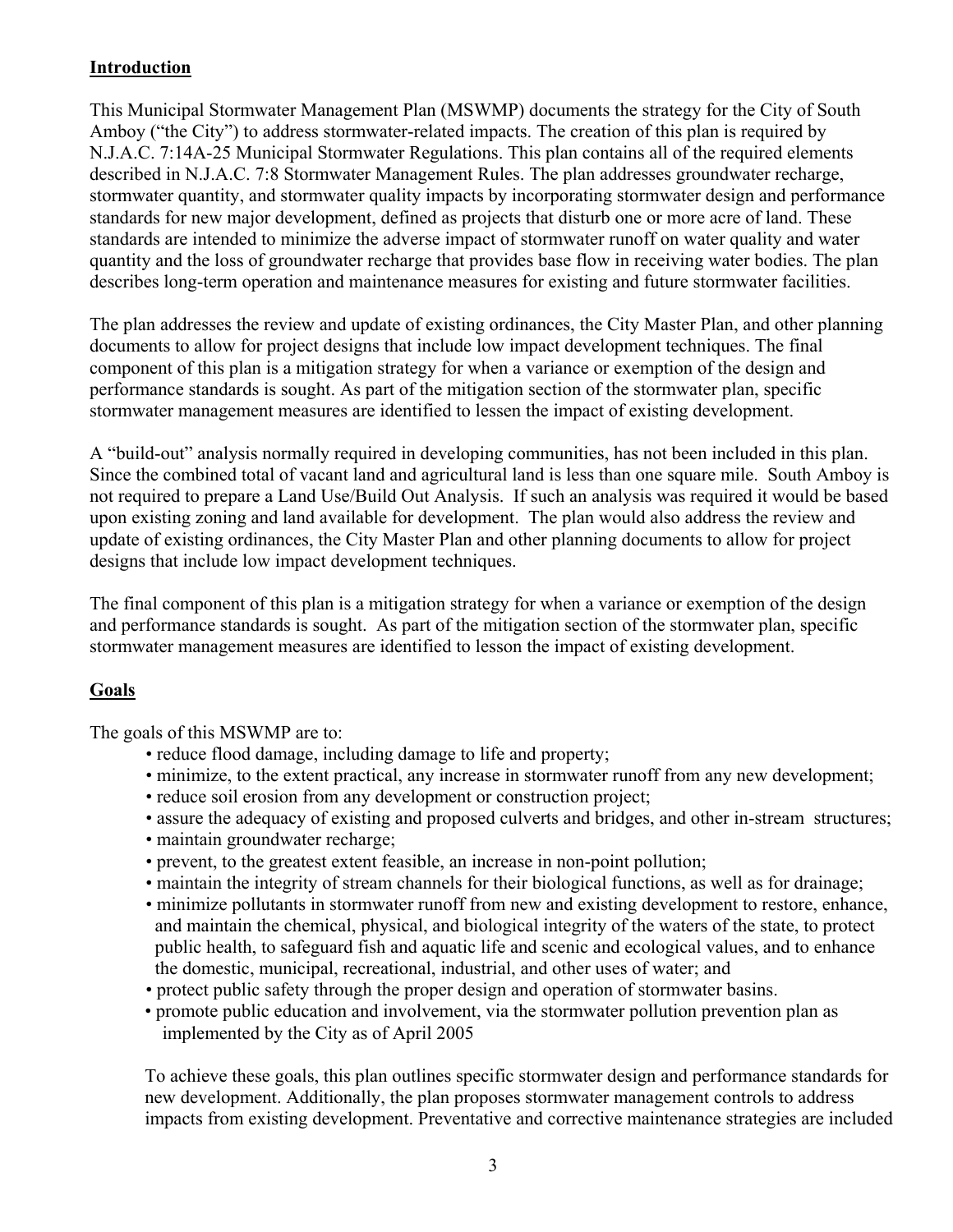in the plan to ensure long-term effectiveness of stormwater management facilities. The plan also outlines safety standards for stormwater infrastructure to be implemented to protect public safety.

#### **Stormwater Discussion**

Land development can dramatically alter the hydrologic cycle (See Figure 1) of a site and, ultimately, an entire watershed. Prior to development, native vegetation can either directly intercept precipitation or draw that portion that has infiltrated into the ground and return it to the atmosphere through evapotranspiration. Development can remove this beneficial vegetation and replace it with lawn or impervious cover, reducing the site's evapotranspiration and infiltration rates. Clearing and grading a site can remove depressions that store rainfall. Construction activities may also compact the soil and diminish its infiltration ability, resulting in increased volumes and rates of stormwater runoff from the site. Impervious areas that are connected to each other through gutters, channels, and storm sewers can transport runoff more quickly than natural areas. This shortening of the transport or travel time quickens the rainfall-runoff response of the drainage area, causing flow in downstream waterways to peak faster and higher than natural conditions. These increases can create new and aggravate existing downstream flooding and erosion problems and increase the quantity of sediment in the channel. Filtration of runoff and removal of pollutants by surface and channel vegetation is eliminated by storm sewers that discharge runoff directly into a stream. Increases in impervious area can also decrease opportunities for infiltration, which, in turn, reduces stream base flow and groundwater recharge. Reduced base flows and increased peak flows produce greater fluctuations between normal and storm flow rates, which can increase channel erosion. Reduced base flows can also negatively impact the hydrology of adjacent wetlands and the health of biological communities that depend on base flows. Finally, erosion and sedimentation can destroy habitat from which some species cannot adapt.

In addition to increases in runoff peaks, volumes, and loss of groundwater recharge, land development often results in the accumulation of pollutants on the land surface that runoff can mobilize and transport to streams. New impervious surfaces and cleared areas created by development can accumulate a variety of pollutants from the atmosphere, fertilizers, animal wastes, and leakage and wear from vehicles. Pollutants can include metals, suspended solids, hydrocarbons, pathogens, and nutrients.

In addition to increased pollutant loading, land development can adversely affect water quality and stream biota in more subtle ways. For example, stormwater falling on impervious surfaces or stored in detention or retention basins can become heated and raise the temperature of the downstream waterway, adversely affecting cold-water fish species such as trout. Development can remove trees along stream banks that normally provide shading, stabilization, and leaf litter that falls into streams and becomes food for the aquatic community.

#### **Background**

South Amboy was incorporated as a Township in 1798 and, at that time, contained a much larger area than it does today. From 1888 to 1908, South Amboy was a Borough and became a City on April 11, 1908. Today, the City encompasses one (1) square mile area in Middlesex County, New Jersey.

South Amboy is situated at the east end of the Raritan Bay and in a position that was once the threshold of early American civilization. In the early days of America, the City was first a stagecoach, then a boat and then a railroad terminus.

The industrialization that took place at the turn of the century saw further development of the railroad facilities such that South Amboy became a leading coal terminus and maintenance yard for the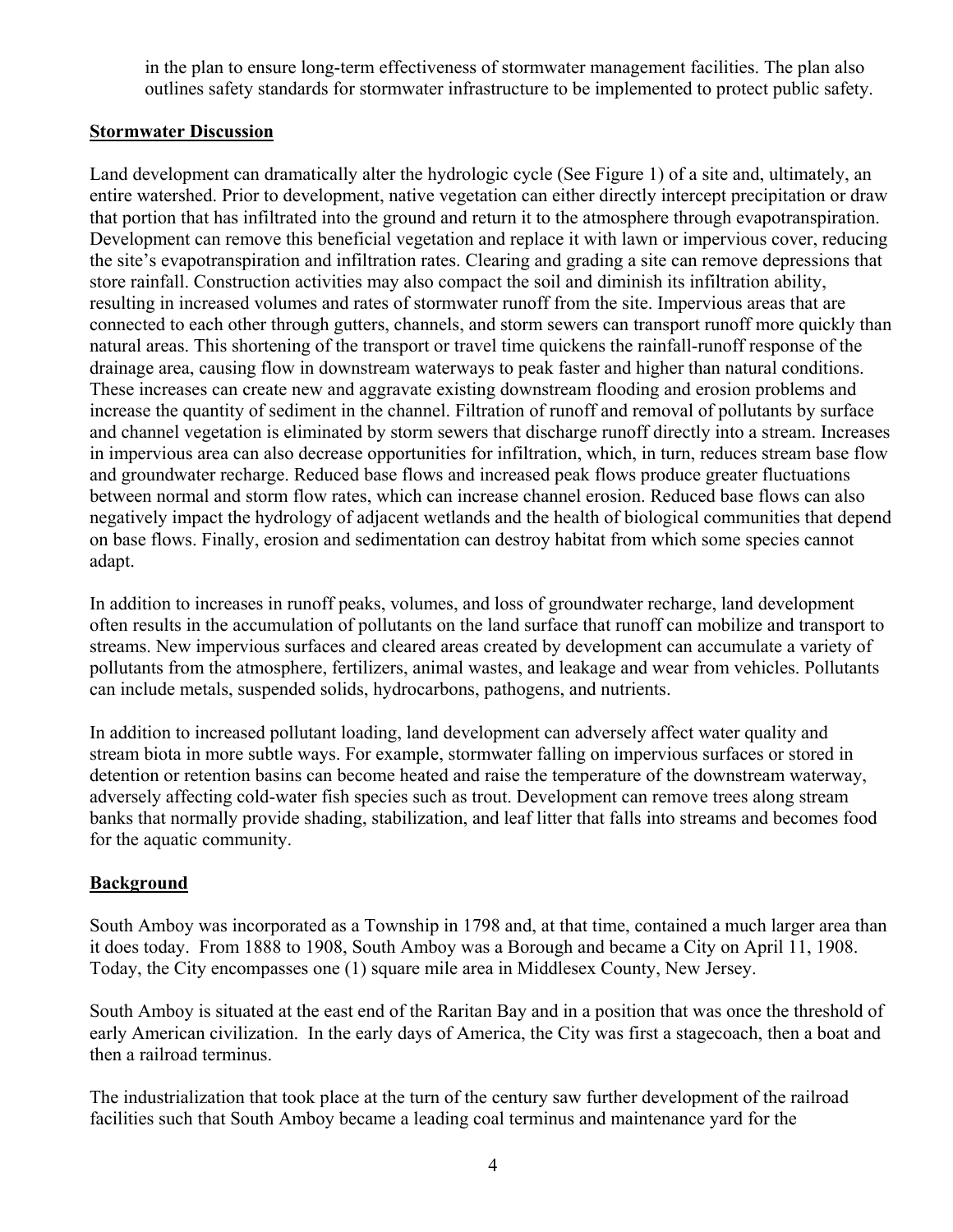Pennsylvania Railroad. In addition, commuter rail transportation flourished as the New York Metropolitan Area developed.

In the late 1950's, early 1960's, the City experienced some residential expansion with the Roger's Estates project in the Mechanicsville area and the Amshore Homes development along Stevens Avenue. Until recently, housing growth was limited to sporadic individual homes and conversions to two –family dwellings. The population peaked at that time to about 10,000 residents.

In recent years, the City has undergone a significant transformation with the development of its waterfront area and revitalization of its commercial downtown area. As a result, the population has begun to make a turn around from its previous, steady decline from 10,000. The population in 1980 was 8436, in 1990 was 7863 and in 2000 was 7913. As the development continues, and the population expands, changes in the landscape will likely increase stormwater runoff volumes and pollutant loads to the waterways of the municipality. Figure 2 illustrates the waterways in the City. Figure 3 depicts the City boundary on the USGS quadrangle maps.

The New Jersey Department of Environmental Protection (NJDEP) has established an Ambient Biomonitoring Network (AMNET) to document the health of the state's waterways. There are over 800 AMNET sites throughout the state of New Jersey. These sites are sampled for benthic macroinvertebrates by NJDEP on a five-year cycle. Streams are classified as non-impaired, moderately impaired, or severely impaired based on the AMNET data. The data is used to generate a New Jersey Impairment Score (NJIS), which is based on a number of biometrics related to benthic macroinvertebrate community dynamics.

The major river that borders the City to the north and east, the Raritan River, is moderately impaired. In addition to the AMNET data, the NJDEP and other regulatory agencies collect water quality chemical data on the streams in the state. This data shows that the instream total phosphorus concentrations and fecal coliform concentrations of the Raritan River frequently exceeds the state's criteria. This means that the river is impaired waterways and the NJDEP is required to develop a Total Maximum Daily Load (TMDL) for these pollutants in the waterway.

A TMDL is the amount of a pollutant that can be accepted by a waterbody without causing an exceedance of water quality standards or interfering with the ability to use a waterbody for one or more of its designated uses. The allowable load is allocated to the various sources of the pollutant, such as stormwater and wastewater discharges, which require an NJPDES permit to discharge, and nonpoint source, which includes stormwater runoff from agricultural areas and residential areas, along with a margin of safety. Provisions may also be made for future sources in the form of reserve capacity. An implementation plan is developed to identify how the various sources will be reduced to the designated allocations. Implementation strategies may include improved stormwater treatment plants, adoption of ordinances, and reforestation of stream corridors, retrofitting stormwater systems, and other BMPs.

The New Jersey Integrated Water Quality Monitoring and Assessment Report (305(b) and 303(d)) (Integrated List) is required by the federal Clean Water Act to be prepared biennially and is a valuable source of water quality information. This combined report presents the extent to which New Jersey waters are attaining water quality standards, and identifies waters that are impaired. Sublist 5 of the Integrated List constitutes the list of waters impaired or threatened by pollutants, for which one or more TMDLs are needed.

In addition to water quantity problems, the City has exhibited water quantity problems including flooding and diminished base flows in its natural, outlet ditches and channels. Many of the culverts associated with road crossings in the City, as well as sections of its stormwater collection system are undersized. During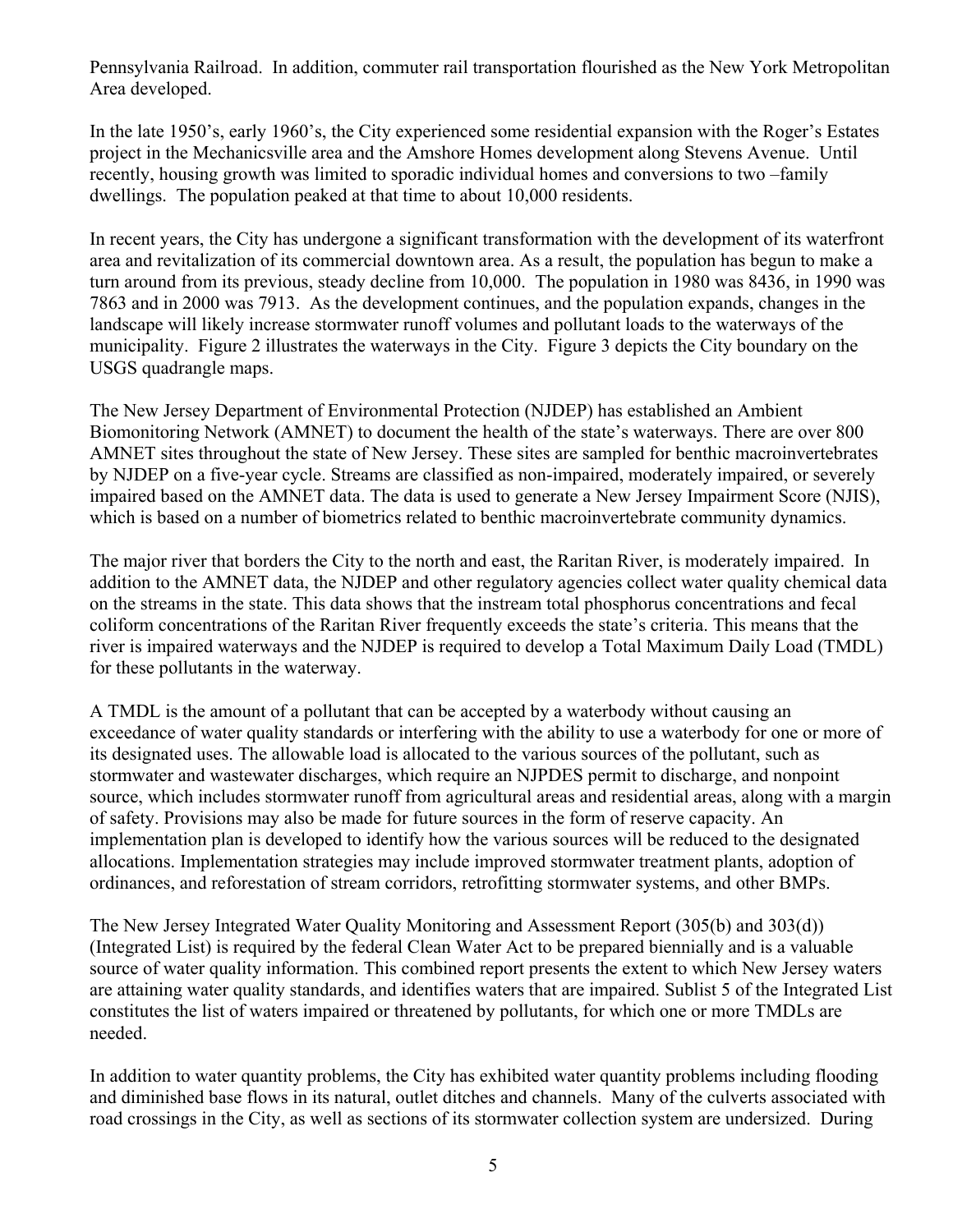several storm events, these undersized culverts do not have adequate capacity, thereby causing a backwater effect and flooding upstream.

These culverts were designed for much different hydrologic conditions (i.e., less impervious area) than presently exist in the City. As the imperviousness increased in the City, the peak and volumes of stream flows also increased. The increased amount of water resulted in stream bank erosion, which resulted in unstable areas at roadway/bridge crossings, and degraded stream habitats. The high imperviousness of the City has significantly decreased groundwater recharge, decreasing base flows in streams during dry weather periods. Lower base flows can have a negative impact on instream habitat during the summer months. A map of the groundwater recharge areas are shown in Figure 4.

There are no wellhead protection areas throughout the City. (See Figure 5: Wellhead Protective Areas.)

A soil map of the City is provided, Figure 6.

Typically, the new Statewide Stormwater Management regulations (N.J.A.C. 7:8-5.4) require that new development plans should consider a groundwater re-charge component to mitigate losses in recharge due to development. The New Jersey State Plan Policy Map has delineated the City of South Amboy to be within Metropolitan Planning Area (PA1). The N.J.D.E.P. has included Metropolitan Planning Areas in their definition of "Urban Redevelopment Areas". By that definition, the groundwater recharge requirement does not apply.

#### **Design and Performance Standards**

The City will adopt the design and performance standards for stormwater management measures as presented in N.J.A.C. 7:8-5 to minimize the adverse impact of stormwater runoff on water quality and water quantity and loss of groundwater recharge in receiving water bodies.

Generally, projects meeting the definition of a major development are required to meet the regulations stated under N.J.A.C. 7:8-5. Said regulations address erosion control, groundwater recharge, runoff quantity standards, stormwater runoff quality standards, standards for calculating stormwater runoff and groundwater recharge, structural stormwater management standards, and maintenance requirements, as stated above. The major development must meet the established design and performance standards set forth in the Soil Erosion and Sediment Control Act.

Major developments must also meet one of two standards for groundwater recharge (N.J.A.C. 7:8-5.4(a) 2.): (1) maintain 100 percent of the average annual pre-construction groundwater recharge volume for the site or (2) infiltrate the increase in the stormwater runoff volume from pre-construction to post – construction for the two-year storm.

For water quality (N.J.A.C. 7:8-5.5) stormwater management measures shall be designed to reduce the post-construction load of total suspended solids (TSS) in the stormwater runoff generated by the water quality design storm by 80 percent of the anticipated load from the major development.

To control stormwater runoff quantity impacts (N.J.A.C. 7:8-5.4 3.), a major development must meet one of three design standards: (1) demonstrate at no point in time that the post-construction runoff hydrograph exceeds the pre-construction runoff hydrograph, (2) demonstrate there is no increase, as compared to the pre-construction condition, in the peak runoff rates of stormwater leaving the site for the 2, 10 and 100 year storm event and that the increased volume or change in timing of stormwater runoff will not increase flood damage at or downstream of the site, or (3) demonstrate the post-construction peak runoff rates for the 2, 10 and 100-year storm events are 50, 75 and 80 percent, respectively, of the pre-construction runoff rates.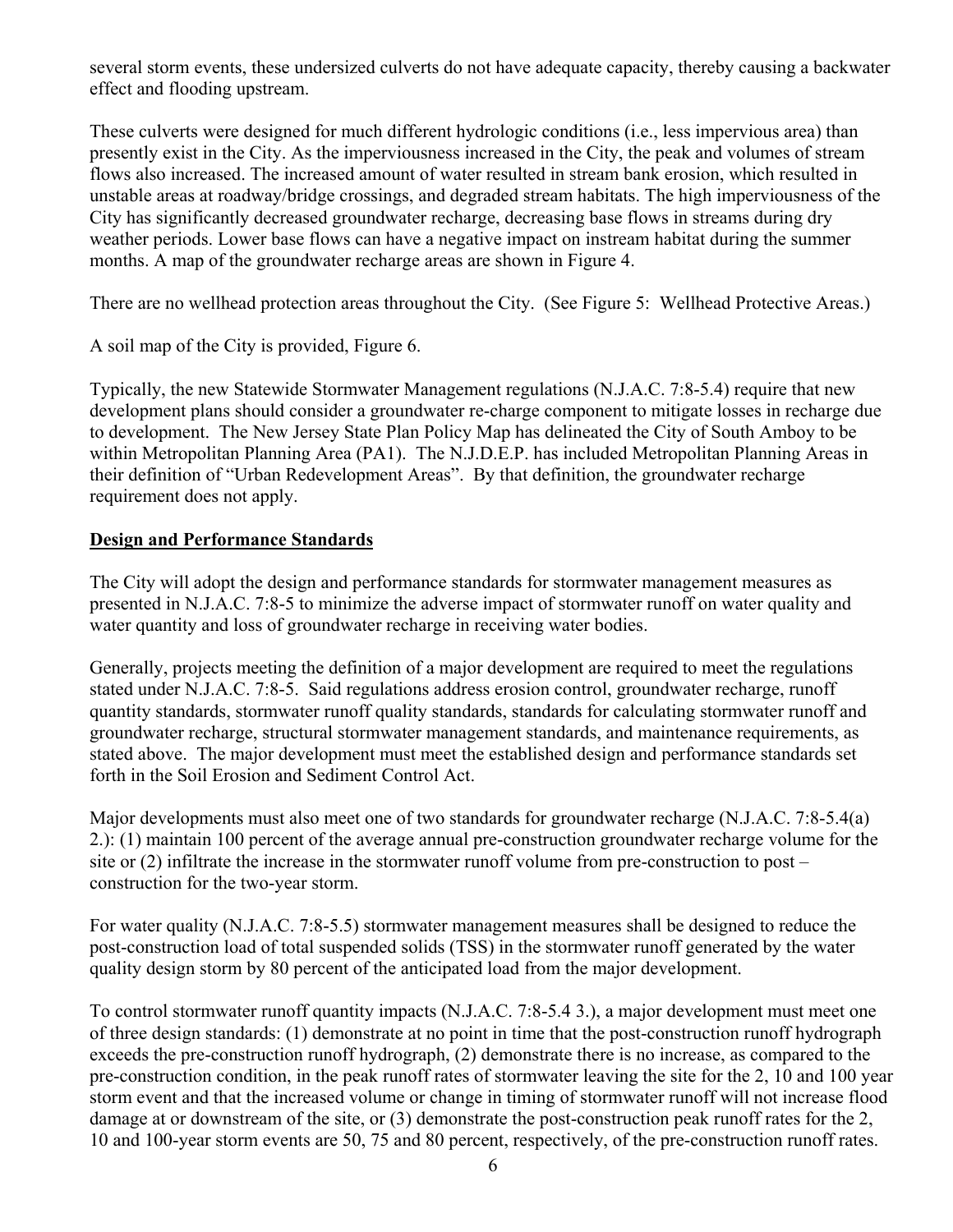However, for stormwater water runoff quantity requirement (3), stream encroachment standards (N.J.A.C. 7:13-2.8) will require for the 100-year storm event 75 percent of the pre-construction peak runoff rates.

The design and performance standards include the language for maintenance of stormwater management measures consistent with the stormwater management rules at N.J.A.C. 7:8-5.8 Maintenance Requirements, and language for safety standards consistent with N.J.A.C. 7:8-6 Safety Standards for Stormwater Management Basins.

The Stormwater Control Ordinance must be submitted to the County for review and approval within 24 months of the effective date of the Stormwater Management Rules, April 2006.

The following ordinances must be adopted by the City and meet the minimum requirements set forth in the Tier A Municipal Stormwater General permit (NJ0141852). If the following ordinances already exists then they must be reviewed and updated where necessary. Those ordinances are as follows, but are not limited to:

- 1. *Pet Waste Ordinance* will require owners and keepers to immediately and properly dispose of their pet's solid waste and will require information provided by NJDEP to be distributed with pet licenses regarding said ordinance.
- 2. *Litter Ordinance* will meet the minimum standards set forth in the State Litter Statue (N.J.S.A. 13:1E-99.3):
- 3. *Improper Disposal of Waste Ordinance* will prohibit spilling, dumping or disposing of any materials other than stormwater into the municipal separate storm sewer system;
- 4. *Wildlife Feeding Ordinance*  will prohibit feeding of non-confined wildlife in any public park or property owned-operated by the Municipality;
- *5. Illicit Connection Ordinance –*will prohibit illicit connections to the municipal separate storm sewer system.

During construction, City inspectors will observe the construction of the project to ensure that the stormwater management measures are constructed and function as designed. Operation and Maintenance Manuals will be required for structural BMPs to ensure long-term maintenance strategies.

As a requirement of the City's Stormwater Pollution Prevention Plan (SPPP), implemented April 1, 2005, the public will be provided educational material and the opportunity to participate in annual events focusing on stormwater management issues. From the implementation of the SPPP, the public will be knowledgeable of stormwater issues and capable of relating stormwater management concerns to the above stated ordinances and recognizing their importance. As public education and involvement continues, it is anticipated that the public will work towards preventing stormwater quality, quantity and groundwater recharge problems within the City.

#### **Plan Consistency**

At this time, the City is not within a Regional Stormwater Management Planning Area and no TMDLs have been developed for waters within the City; therefore this plan does not need to be consistent with any regional stormwater management plans (RSWMPs) nor any TMDLs at this time. If any RSWMPs or TMDLs are developed in the future, this Municipal Stormwater Management Plan will be updated to be consistent.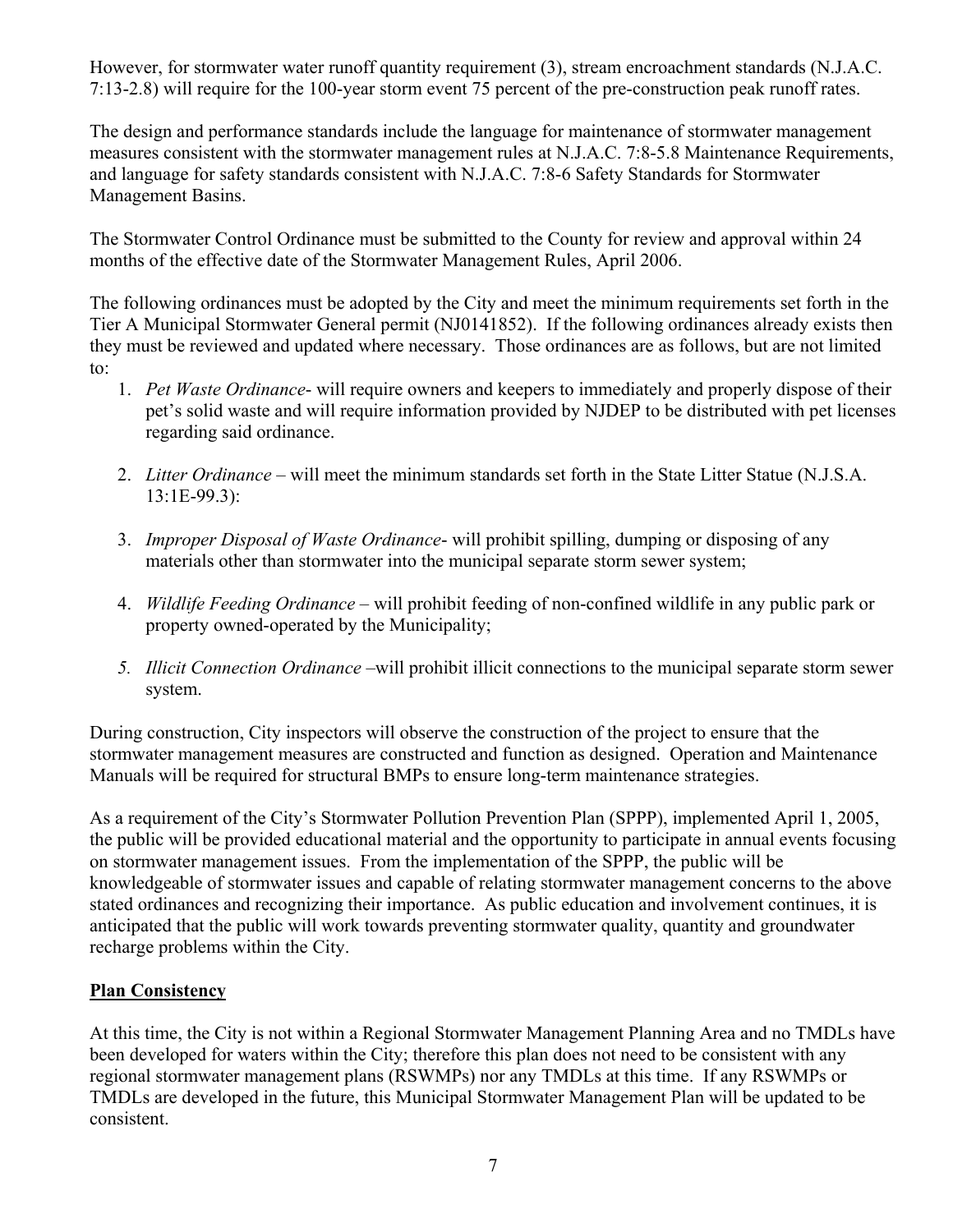The Municipal Stormwater Management Plan is consistent with the Residential Site Improvement Standards (RSIS) at N.J.A.C. 5:21. The municipality will utilize the most current update of the RSIS in the stormwater management review of residential areas. This Municipal Stormwater Management Plan will be updated to be consistent with any future updates to the RSIS.

The City's Stormwater Management Ordinance requires all new development and redevelopment plans to comply with New Jersey's Soil Erosion and Sediment Control Standards. During construction, City inspectors will observe on-site soil erosion and sediment control measures and report any inconsistencies to the local Soil Conservation District.

#### **Non-Structural Stormwater Management Strategies**

The City has reviewed the master plan and ordinances, and has provided a list of the sections in the City land use and zoning ordinances that are to be modified to incorporate nonstructural stormwater management strategies. These are the ordinances identified for revision. Once the ordinance texts are completed, they will be submitted to the county review agency for review and approval within [24 months of the effective date of the Stormwater Management Rules]. A copy will be sent to the Department of Environmental Protection at the time of submission.

Chapter 53 of the City Code, entitled Development Regulations, was reviewed with regard to incorporating nonstructural stormwater management strategies. Several changes are to be made to Article XVII of this Chapter, entitled "Design and Performance Standards" to incorporate these strategies.

**Section 53-79(5): Buffers** requires buffer areas along all lot and street lines separating residential uses from arterial and collector streets, separating a nonresidential use from either a residential use or residential zoning district line, and along all street lines where loading and storage areas can be seen from the street. The landscape requirements for these buffer areas in the existing section do not recommend the use of native vegetation. The language of this section will be amended to require the use of native vegetation, which requires less fertilization and watering than non-native species. Additionally, language will be included to allow buffer areas to be used for stormwater management by disconnecting impervious surfaces and treating runoff from these impervious surfaces. This section currently requires the preservation of natural wood tracts and limits land disturbance for new construction.

**Section 53-79(8) Curbs** require that concrete curb be installed along every street within and fronting on a development. This section will be amended to allow for curb cuts or flush curbs with curb stops to allow vegetated swales to be used for stormwater conveyance and to allow the disconnection of impervious areas.

**Section 53-79(9): Drainage**, requires that all streets be provided with inlets and pipes where the same are necessary for proper drainage. This section was amended to encourage the used of natural vegetated swales in lieu of inlets and pipes.

**Section 53-79 (20**): **Natural Features** requires that natural features, such as trees, brooks, swamps, hilltops, and views, be preserved whenever possible, and that care be taken to preserve selected trees to enhance soil

stability and landscaped treatment of the area. This section will be amended to expand trees to forested areas, to ensure that leaf litter and other beneficial aspects of the forest are maintained in addition to the trees.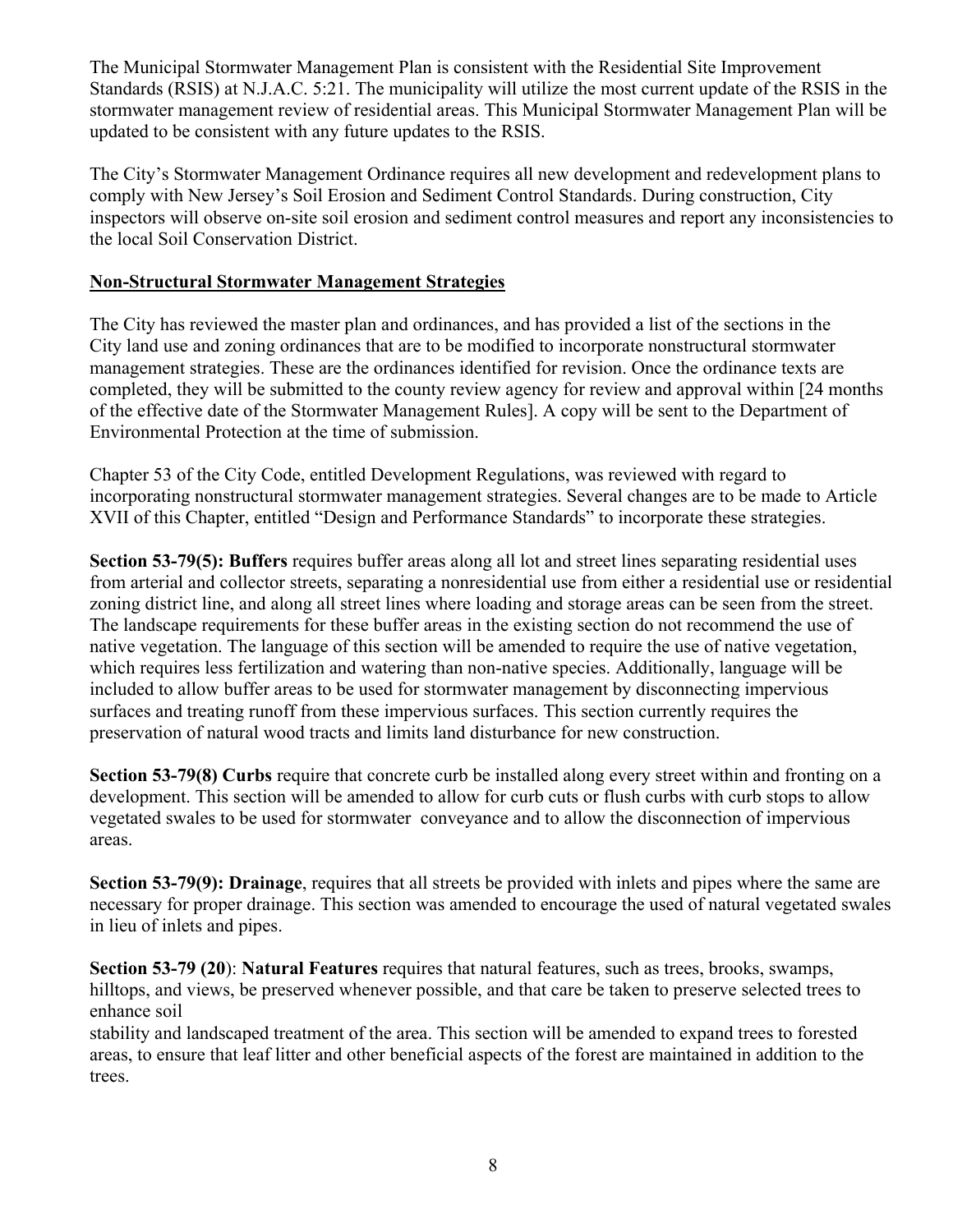**Section 53-79(21): Nonconforming Uses, Structures or Lots requires a variance for existing single**family homes proposing additions that exceed the maximum percent impervious. The homeowner must mitigate the impact of the additional impervious surfaces unless the stormwater management plan for the development provided for these increases in impervious surfaces. This mitigation effort must address water quality, flooding, and groundwater recharge as described in Chapter 144 of the proposed ordinance.

**Section 53-79(23): Off-site and Off-tract Improvements** describes essential off-site and off-tract improvements. Language will be added to this section to require that any off-site and off-tract stormwater management and drainage improvements must conform to the "Design and Performance Standards" described in this plan and provided in proposed Chapter 144 of the City Code.

**Section 53-79 (24): Off-street Parking and Loading** details off-street parking and loading requirements. All parking lots with more than 10 spaces and all loading areas are required to have concrete or Belgian block curbing around the perimeter of the parking and loading areas. This section also requires that concrete or Belgian block curbing be installed around all landscaped areas within the parking lot or loading areas. This section will be amended to allow for flush curb with curb stop, or curbing with curb cuts to encourage developers to allow for the discharge of impervious areas into landscaped areas for stormwater management. Also, language will be added to allow for use of natural vegetated swales for the water quality design storm, with overflow for larger storm events into storm sewers. This section also provides guidance on minimum parking space requirements. These requirements are based on the number of dwelling units and/or gross floor area. The section allows a developer to demonstrate that fewer spaces would be required, provided area is set aside for additional spaces if necessary. This section will be amended to allow pervious paving to be used in areas to provide overflow parking, vertical parking structures, smaller parking stalls, and shared parking.

**Sections 53-79 (25): Performance Standards** provide pollution source control. It prohibits materials or wastes to be deposited upon a lot in such form or manner that they can be transferred off the lot, directly or indirectly, by natural forces such as precipitation, evaporation or wind. It also requires that all materials and wastes that might create a pollutant or a hazard be enclosed in appropriate containers.

**Section 53-79 (32): Shade Trees** requires a minimum of one shade tree for every forty (40) feet to sixty (60) feet of road frontage or parking lot perimeter. Revisions to this ordinance will establish a "critical footprint area" that extends 20 feet beyond the driveway and building footprint where clearing of trees cannot occur. This complies with minimizing land disturbance, which is a nonstructural stormwater management strategy.

**Section 53-79 (33): Sidewalks** describe sidewalk requirements for the City. Although sidewalks are not required along all streets, the City can require them in areas where the probable volume of pedestrian traffic, the development's location in relation to other populated areas and high vehicular traffic, pedestrian access to bus stops, schools, parks, and other public places, and the general type of improvement intended indicate the advisability of providing a pedestrianway. Sidewalks are to be a minimum of four feet wide and constructed of concrete. Language will be added to this section to require developers to design sidewalks to discharge stormwater to neighboring lawns where feasible to disconnect these impervious surfaces, or use permeable paving materials where appropriate.

**Section 53-79 (36): Soil Erosion and Sediment Control addresses soil erosion and sediment control by** referencing the State of New Jersey Soil Erosion and Sediment Control Ordinance. This ordinance requires developers to comply with the New Jersey Soil Erosion and Sediment Control Standards and outlines some general design principles, including: whenever possible, retain and protect natural vegetation; minimize and retain water runoff to facilitate groundwater recharge; and, install diversions, sediment basins, and similar required structures prior to any on-site grading or disturbance.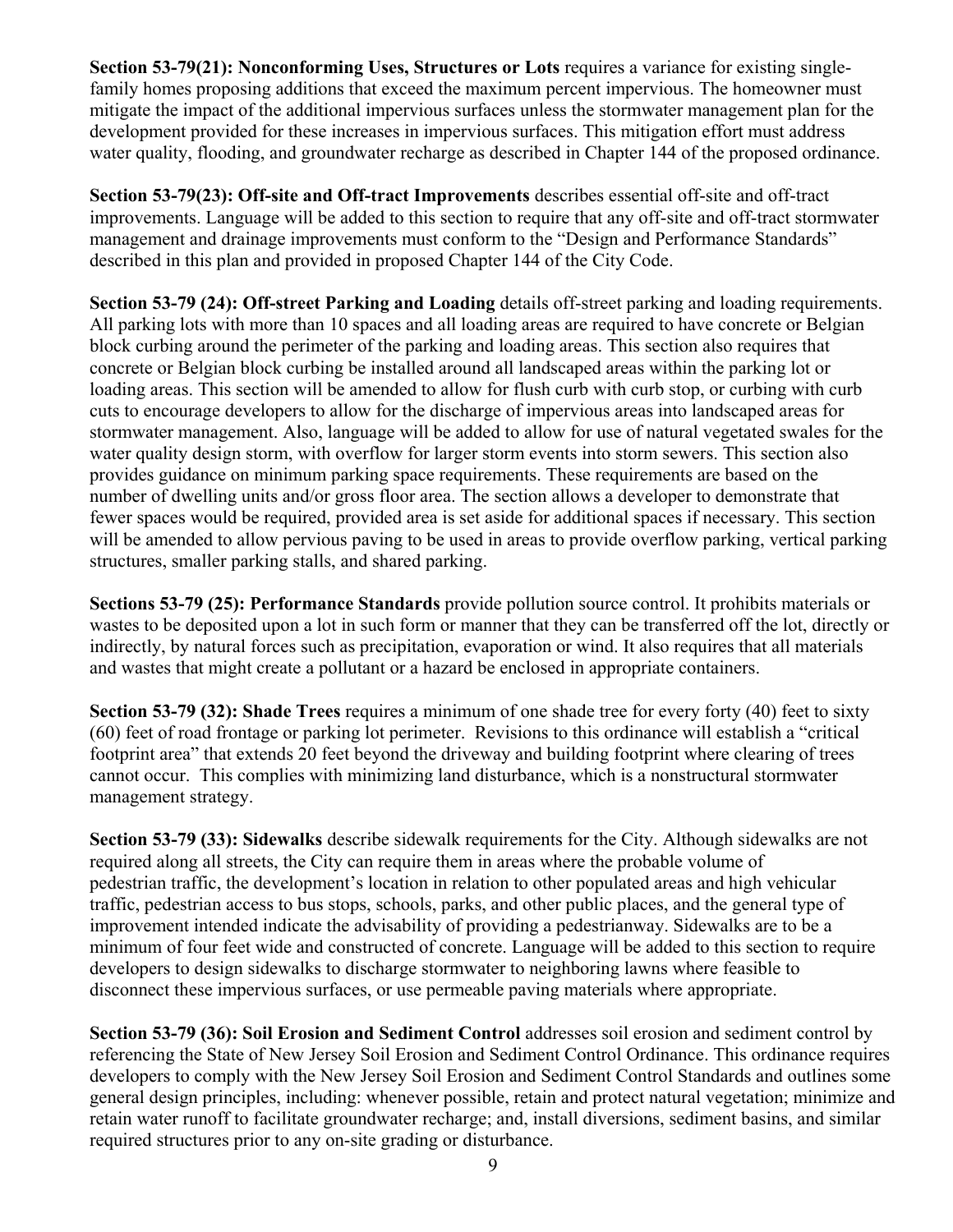**Section 53-79(38): Stormwater Runoff** will address stormwater runoff by referencing proposed Chapter 144, the City's Surface Water Control Ordinance, which will include all requirements outlined in N.J.A.C. 7:8-5. These changes were presented earlier in this document.

**Section 53-79 (40): Streets** describes the requirements for streets in the City. The City has several street classifications, ranging from "Arterial," which has a minimum right-of-way of 86 feet, to "Secondary Local," which has a minimum right-of-way of 50 feet. Street paving widths are a function of the number of units served, whether a street is curbed, whether on-street parking is permitted, whether the interior streets serve lots of two acres or larger, and whether on-site topographical constraints allow design flexibility. Depending on these factors, paving width for secondary local streets has a range from 20 to 32 feet. This section will be amended to encourage developers to limit on-street parking to allow for narrower paved widths. This section also requires that cul-de-sacs have a minimum radius of 50 feet. Language will be added to this section to reduce the minimum radius of cul-de-sac designs. Cul-de-sacs will be consistent with the current residential site improvement standard.

Several changes will be made to Article XVIII zoning policy. The City has two (2) types of residential districts ; a single-family district with a maximum percent building coverage allocation of 25% and several medium density districts with allocations ranging from 20% to 40%.

The City also has four (4) types of non-residential districts. Each of these districts has a maximum percent building coverage allocation, ranging from 25% to 50%.

Lastly, the City has designated eight (8) sections of the community as Redevelopment Areas. There are dynamic areas that vary as parcels are added or deleted and development proposals are entertained. As a result, the required lot sizes, building coverage and impervious areas do fluctuate. Although each zone has a maximum allowable percent impervious surface, the City Code was amended to remind developers that satisfying the percent impervious requirements does not relieve them of responsibility for complying with the Design and Performance Standards for Stormwater Management Measures contained in Chapter 144- Surface Water Runoff. The City is evaluating the maximum allowable impervious cover for each zone to determine whether a reduction in impervious cover is appropriate. The City is also evaluating a maximum allowable impervious cover for each zone to determine whether a deduction in impervious cover is appropriate. Also, if a developer is given a variance to exceed the maximum allowable percent imperviousness, the developer must mitigate the impact of the additional impervious surfaces. This mitigation effort must address water quality, flooding, and groundwater recharge as described in Chapter 144. A detailed description of how to develop a mitigation plan is included in this Municipal Stormwater Management Plan.

#### **Land Use/Build-Out Analysis**

As seen in the current land use map (Figure 8) City of South Amboy has been built out in a typical urban fashion. The table included in the background section shows the amount of land devoted to each type of land use.

If a municipality can document that it has a combined total of less than one square mile of vacant or agricultural lands, the municipality is not required to complete a build-out analysis.

In the case of City of South Amboy, the total land area of the municipality equals one (1) square mile leaving its available vacant land well below the threshold.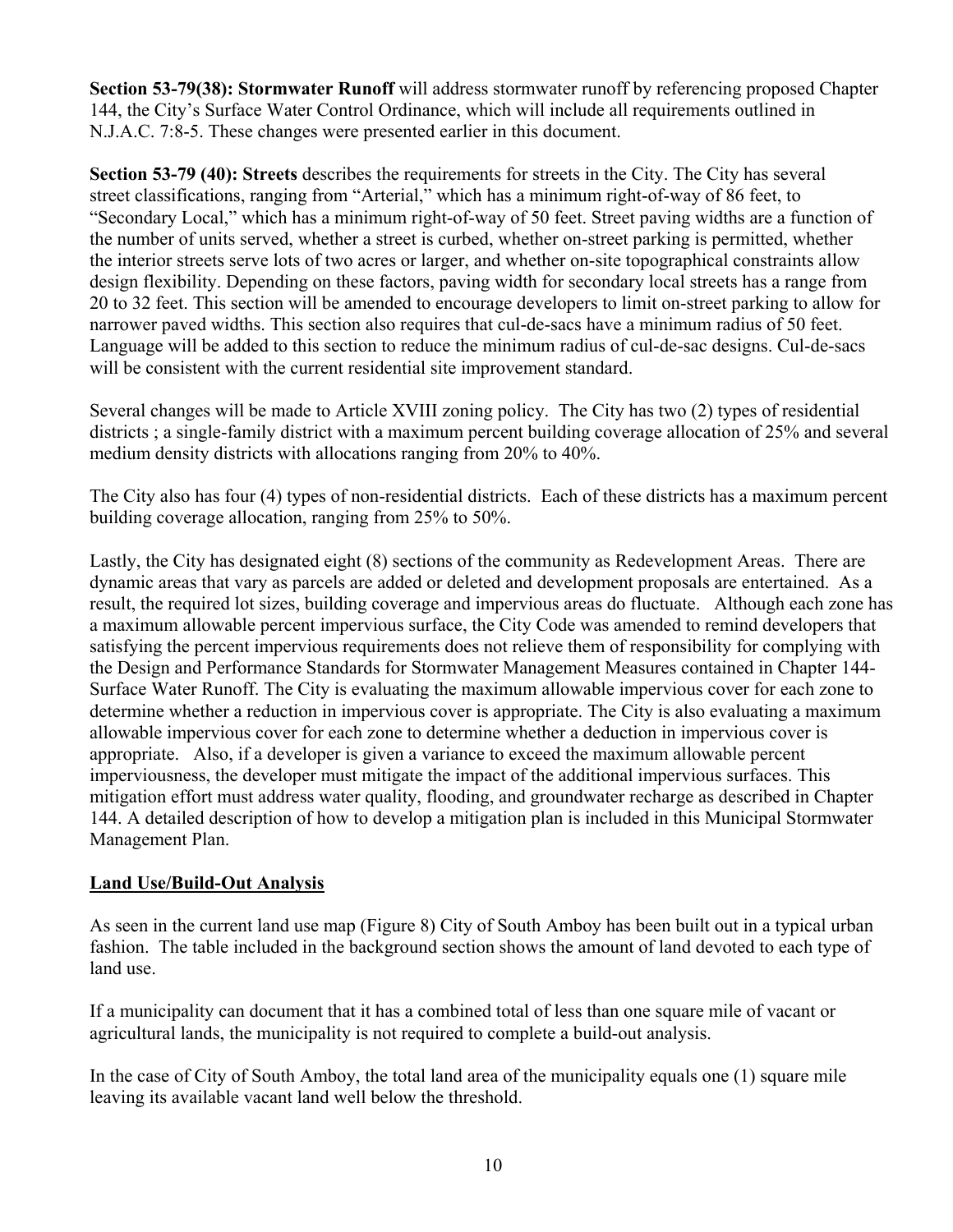#### **Mitigation Plans**

This mitigation plan is provided for a proposed development that is granted a variance or exemption from the stormwater management design and performance standards. However, approval of variances or exemptions from N.J.A.C. 7:8 are a last resort and all non-structural and structural BMPs should be explored prior to a variance or exemption being granted. Non-structural BMPs are highly recommend and shall be the initial design technique utilized. It is up to the discretion of the City Engineer, Board and professionals to ensure all BMP options are explored prior to granting a variance or exemption. The list of potential mitigation plans may be eliminated, updated or revised by the City. The City Engineer shall be consulted to determine availability of mitigation projects. All mitigation projects are subject to approval of the City Engineer.

#### **Mitigation Project Criteria**

The mitigation project must be implemented within the same drainage area as the proposed development. If a suitable site cannot be located in the same drainage area as the proposed development, the mitigation project may provide mitigation that is equivalent to the impacts for which the variance or exemption is sought and addresses the same issue in adjacent drainage areas. The project must provide additional groundwater recharge benefits, or protection from stormwater runoff quality and quantity from previously developed property, which does not currently meet the design and performance standards as outlined in the MSWMP. The developer must ensure the long-term maintenance of the project, including the maintenance requirements under Chapter 8 and 9 of the NJ Stormwater BMP Manual.

The City Engineer must be contacted to obtain a list of potential mitigation projects to compensate for the deficit from the performance standards resulting from the proposed project. More detailed information on the mitigation projects shall be obtained from the City Engineer. The City maintains the right to update the mitigation project list and is not held accountable for time frames or to construct any of the mitigation projects or potential mitigation projects addressing groundwater recharge, water quality and water quantity.

Mitigation projects are environmental enhancement projects that provide groundwater recharge, control flooding or control non-point source pollution. The City Engineer shall be contacted for availability, description and any other necessary information pertaining to mitigation projects.

Mitigation projects are subject to the approval of the City Engineer. Each project is approved upon an individual basis, considering the extent of the variance, waiver or exception granted. Mitigation projects may require cooperation with outside agencies such as the Soil Conservation District, Mosquito Commission, Army Corp of Engineers, NJDEP, etc.

The municipality may require a developer to provide funding or partial funding to the municipality for an environmental enhancement project that has been identified in a MSWWP, or towards the development of a RSWMP. Funding quantities are subject to the approval of the City Engineer and Governing Body and will include costs or practical costs, including those associated with purchasing a property or easement for mitigation, and those associated with the long-term maintenance requirements of the mitigation measure.